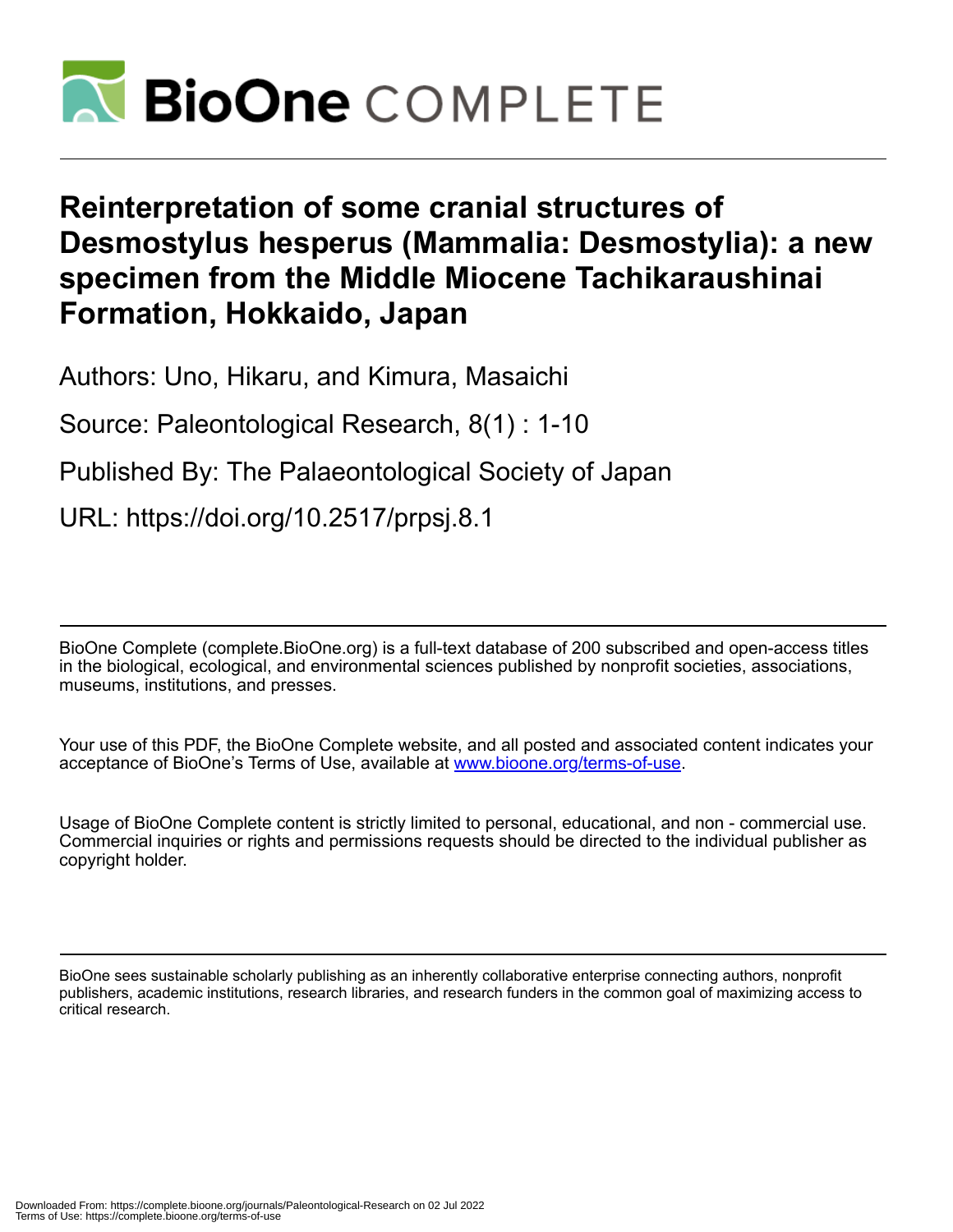# Reinterpretation of some cranial structures of Desmostylus hesperus (Mammalia: Desmostylia): a new specimen from the Middle Miocene Tachikaraushinai Formation, Hokkaido, Japan

# HIKARU UNO1 AND MASAICHI KIMURA2

1Division of Earth and Planetary Sciences, Graduate School of Science, Hokkaido University. Sapporo, 060-0810, Japan (e-mail: hunouno@f6.dion.ne.jp)

2Hokkaido University of Education, Sapporo Campus. 5-3, Ainosato, Kita-ku, Sapporo, 002-8075, Japan

Received April 10, 2003; Revised manuscript accepted September 5, 2003

Abstract. A new skull of Desmostylus hesperus Marsh, 1888 is described from the late Middle Miocene Tachikaraushinai Formation, Utanobori, Hokkaido, northern Japan. The specimen, GSJ-F7745, is a nearly complete skull and mandible, but the posterior halves of their left sides are missing. It was a juvenile individual, having part of the worn fourth deciduous molar  $(dp^4)$  in the right upper jaw. Another specimen (GSJ-F7743) was uncovered in the same formation near the same area where GSJ-F7745 was collected. Both fossils represent nearly the same ontogenetic stage and were of the same gender.

There are two different opinions regarding the position of the external acoustic meatus of Desmostylus. The cranial cavity of specimen GSJ-7745 is observable and reveals that the meatus should be identified as being the foramen on the lateral surface of the posterior portion of the zygomatic arch.

Key words: Desmostylus hesperus, external acoustic meatus, Middle Miocene, Tachikaraushinai Formation, Utanobori

## Introduction

Desmostylus hesperus Marsh, 1888 was established on the basis of an incomplete tooth. Subsequently, additional species were described in the genus Desmostylus, based only on slight differences of tooth morphology. However, it was later demonstrated that the morphological variation of the teeth of Desmostylus was great, and some species were synonymized with the type species, *D. hesperus* (e.g., Ijiri, 1937; VanderHoof, 1937; Reinhart, 1959). Recently, D. hesperus and Desmostylus japonicus Tokunaga and Iwasaki, 1914 were reproposed as two distinct species based on some morphological differences of the skull (Inuzuka et al., 1995; Kohno, 2000). However, there is little discussion about the individual variations within each species.

Two nearly complete skulls (GSJ-F7743, GSJ-F7745) and several fragmentary specimens considered to be D. hesperus have been uncovered in the late Middle Miocene, Tachikaraushinai Formation, Utanobori, Hokkaido, Japan (Akiyama and Kumano,

1973; Kimura et al., 1978; Yamaguchi, 1978; Kimura, 1981; Yamaguchi et al., 1981). These two skulls were collected within 50 m of each other at the same stratigraphic level of the Utanobori site. Furthermore, they are very similar to each other in morphology (Inuzuka, 1988), and they seem to have belonged to the same population. It is very important to compare these specimens to each other for an evaluation of individual variation in *D. hesperus*. However, only one of the two Utanobori specimens (GSJ-F7743) has been described (Inuzuka, 1988). The purpose of this paper is to describe the new specimen (GSJ-F7745), and make comparisons with the previously described skull.

#### Abbreviations

The following abbreviations are used for institutions: GSJ, Geological Survey of Japan, Tsukuba, Japan; NSM, National Science Museum, Tokyo, Japan; UHR, University of Hokkaido museum registered, Sapporo, Japan; USNM, National Museum of Natural History, Smithsonian Institution, Washington, D.C., USA.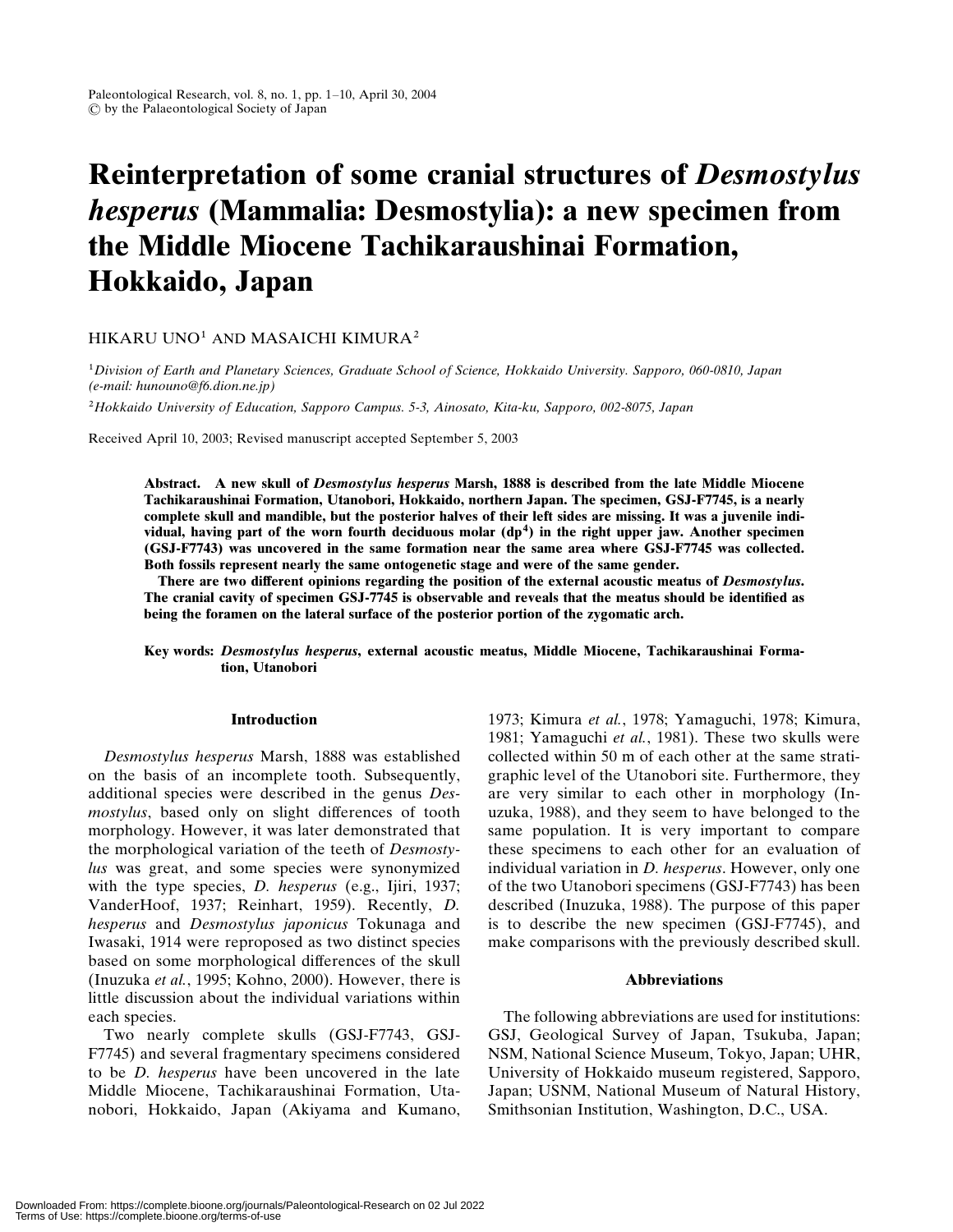

Figure 1. Locality map of GSJ-F7745. Latitude 44°43'05"N and Longitude 142°36'33"E.

### Systematic paleontology

Mammalia Linnaeus, 1758 Desmostylia Reinhart, 1959 Desmostylidae Osborn, 1905 Desmostylus Marsh, 1888

### Desmostylus hesperus Marsh, 1888

Diagnosis.—Canine and incisors are lost in the upper jaw. The sagittal crest is undeveloped. The posterior portion of the skull is expanded. The rostrum is high and narrow. The nasal is swollen vertically between the supraorbital processes.

New referred specimen.—GSJ-F7745, a nearly complete skull and mandible collected from the Tachikaraushinai Formation, Kamitokushibetsu, Utanobori, Hokkaido, Japan (Figure 1). Geological age based on K-Ar dating is inferred as late Middle Miocene  $(13.7 \pm 0.7 \text{ and } 13.8 \pm 0.9 \text{ Ma})$  (Shibata *et al.*, 1981; Fujimoto et al., 1998).

#### **Description**

GSJ-F7745 is a nearly complete skull and mandible, but their posterior halves are missing on the left side. They are slightly compressed and skewed. The dentition is nearly complete on each side (Figures 2–6).

Occipital.—The basioccipital and the exoccipital are

preserved on the right side, and the occipital condyles and the foramen magnum are missing. The exoccipital directly connects to the squamosal, so that the mastoid is unexposed on the occiput. The supramastoid and mastoid foramina are located on the suture between the exoccipital and squamosal. The nuchal crest is undeveloped. The line of the lambdoid suture is gently convex anteriorly. The paroccipital process is stout, and its cross section is triangular. The basioccipital remains on the right side and is wide and short. A pair of tubercles for muscular attachments is present on the ventral surface of the basioccipital. The outline of each tubercle is circular, and their surfaces are slightly rough. The outline of the lacerate foramen is anteroposteriorly long and polygonal. The posterior portion of the lacerate foramen is partly continuous with the jugular foramen.

Parietal.—The parietal occupies the posterior half of the dorsal surface of the braincase. It swells posteriorly. The parietal penetrates sharply into the frontal on both sides. No sagittal crest is developed. The temporal line runs along the dorsolateral surface. The midline of the dorsal surface is slightly depressed.

Frontal.—The frontal makes up the flat anterodorsal surface of the cranium. The supraorbital process projects dorsolaterally. The orbit communicates with the temporal fossa. Several small grooves are present on the dorsal surface. The midsection between the supraorbital processes is elevated. The supraorbital foramen is present on the ventral surface of the supraorbital process. The foramen opens anteriorly, and from it a shallow groove extends anteriorly. The ethmoid foramen is invisible because of swelling of the dental sac of the  $M<sup>2</sup>$ .

Nasal.—The nasal is retracted to the level of the orbit and is very long. The posterior half of the nasal articulates with the frontal. The nasal and surrounding portions are dorsally swollen. The nasal does not extend to the nares, and does not contribute to the outline of the nares.

Premaxilla.—The premaxilla forms the anterior portion of the rostrum. On the palate, the premaxilla extends to the middle part of the rostrum and narrows posteriorly. Dorsally, the premaxilla extends posteriorly to the nasal and covers the anterior portion of the nasal. The nares are bordered entirely by the premaxilla. The left and right premaxillae are in contact behind the nares.

Maxilla.—The maxilla forms the lateral wall of the rostrum and occupies most of the palatal surface. The zygomatic process of the maxilla extends posteriorly beyond the orbit. Ventral to the orbit, the maxilla projects posteroventrally and forms a flangelike struc-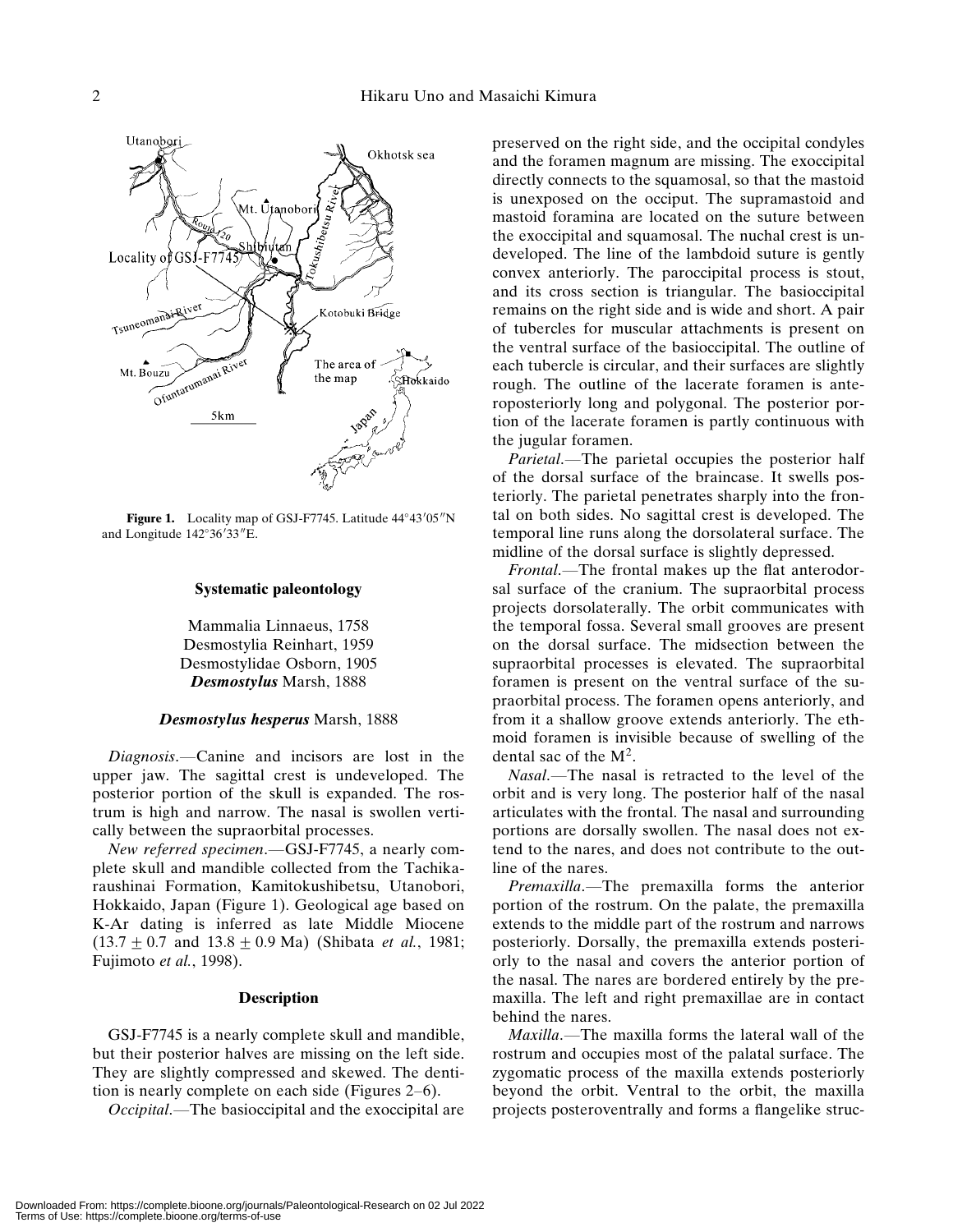

Figure 2. Cranium of Desmostylus hesperus Marsh, GSJ-F7745. A. ventral view. B. dorsal view. C. left lateral view. D. right lateral view. Scale bar equals 10 cm.

ture. The posterior end of the maxilla swells greatly because of the dental sac of the  $M^2$ . The large infraorbital foramen is located at the level of the  $P<sup>4</sup>$ . From the infraorbital foramen, a large groove extends anteriorly. The rim of the palate is steeply elevated to form a ridge.

Jugal.—The jugal forms the ventral and posterolateral rim of the orbit and makes up a small part of

the zygomatic arch. The outline of the suture between the jugal and the zygomatic process of the squamosal is gently concave. The jugal extends medially to the zygomatic process of the squamosal. A small foramen is present on the suture between the jugal and maxilla in the orbit.

Lacrimal.—No distinct bone corresponds to the lacrimal in the present specimen.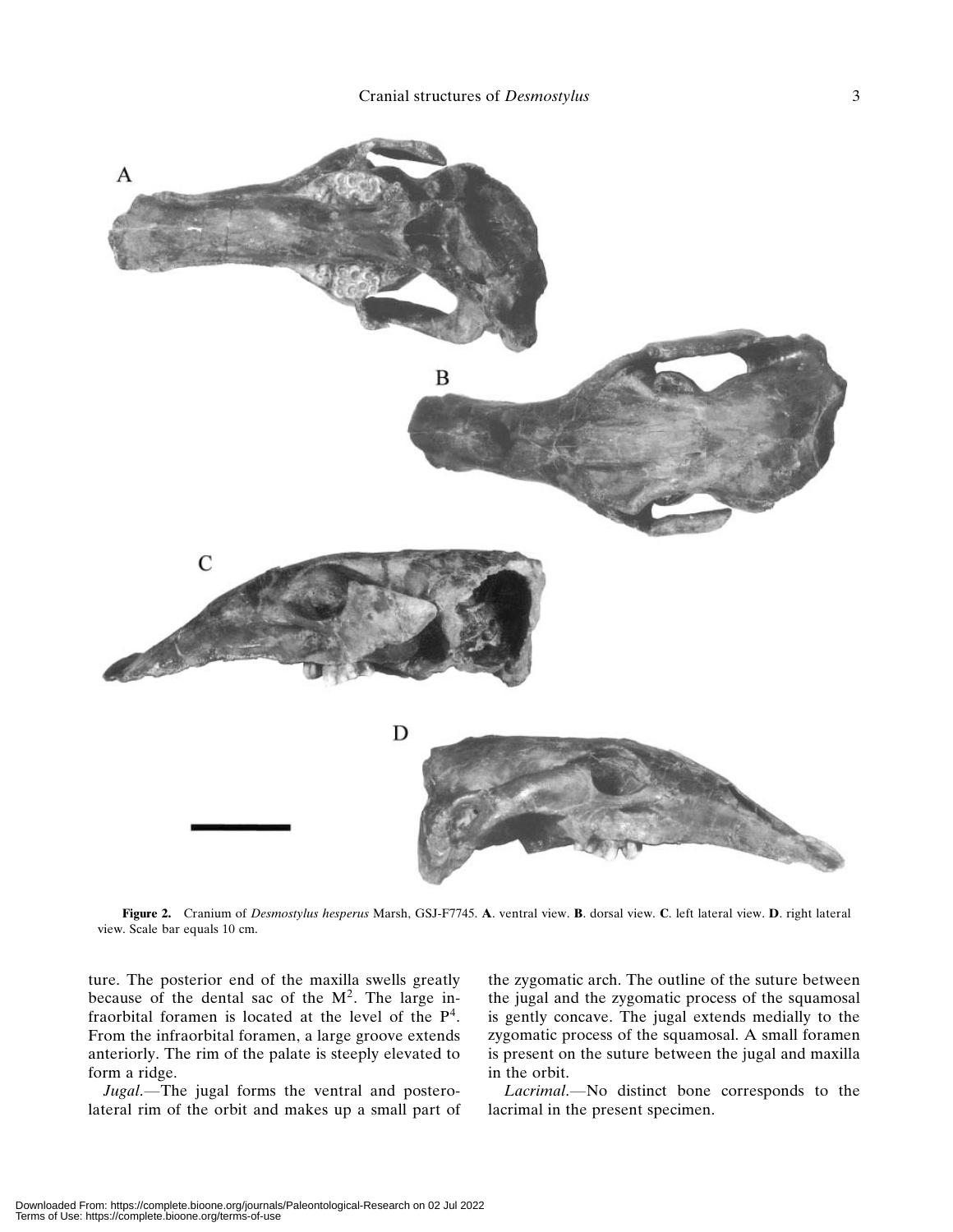

Figure 3. Cranium (A and B) and mandible (C and D) of Desmostylus hesperus Marsh, GSJ-F7745. A. posterior view. B. anterior view. C. right lateral view. D. dorsal view . Scale bar equals 10 cm.



Figure 4. Sketch of Desmostylus hesperus Marsh, GSJ-F7745. A. Dorsal view. B. Ventral view. Scale bar equals 10 cm. Abbreviations: boc, basioccipital; bsp, basisphenoid; fas, anterior squamosal foramen; fic, incisive foramen; fla, lacerate foramen; fmap, major palatine foramen; fmip, minor palatine foramen; fr, frontal; hyg, hypoglossal foramen; mx, maxilla; na, nasal; pa, parietal; pm, premaxilla; sq, squamosal; soc, supraoccipital; tym, tympanic; vo, vomer.



Figure 5. Sketch of Desmostylus hesperus Marsh, GSJ-F7745. A. Left lateral view. B. Right lateral view. Scale bar equals 10 cm. Abbreviations: dP4, fourth deciduous premolar; eam, external acoustic meatus; fio, infraorbital foramen; fr, frontal; fsm, stylomastoid foramen; iam, internal acoustic meatus; ju, jugal; M1, first molar; mx, maxilla; na, nasal; pa, parietal; pe, periotic; pm, premaxilla; P4, fourth premolar; saf, subarcuate fossa; sq, squamosal.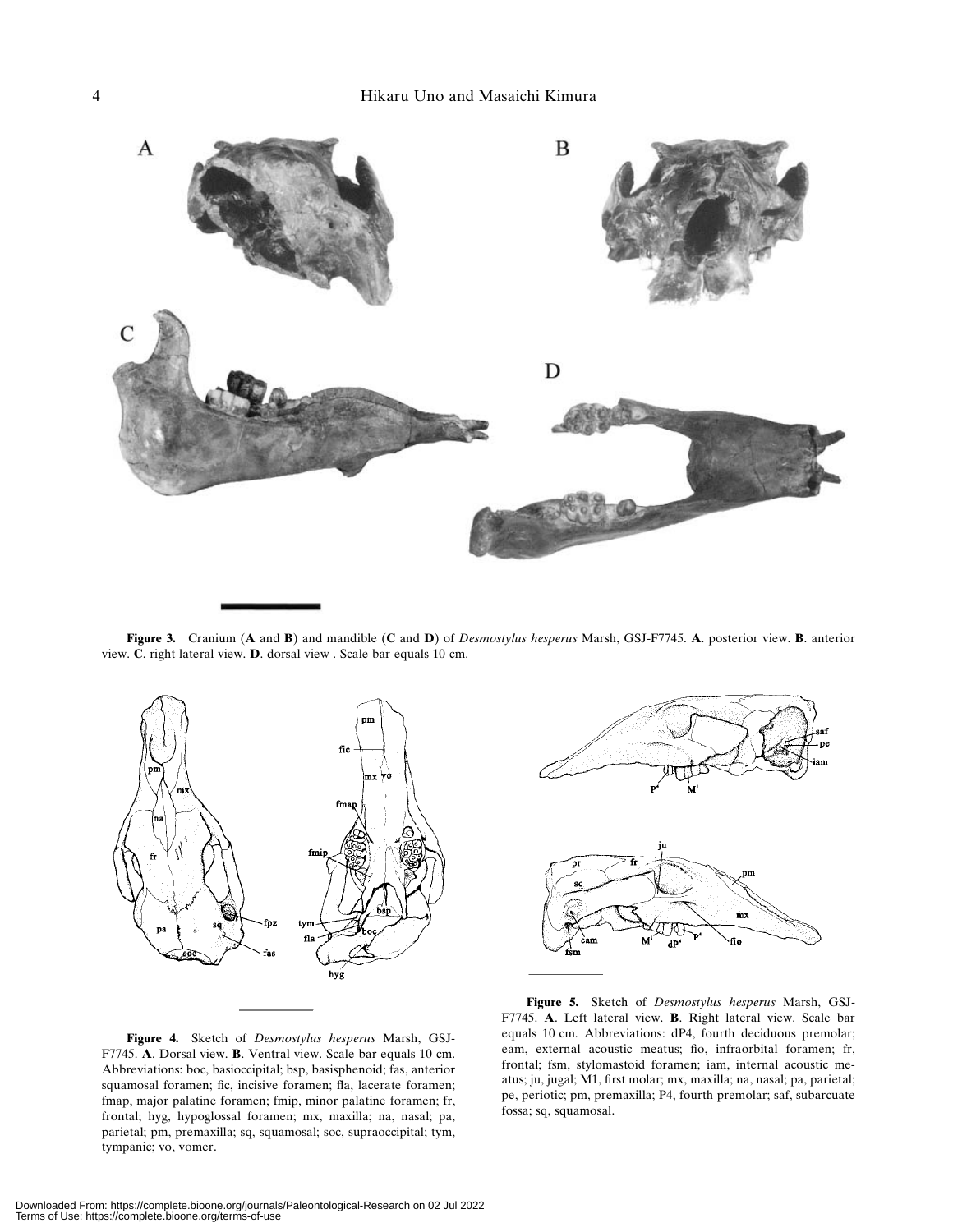

Figure 6. Sketch of mandible of Desmostylus hesperus Marsh, GSJ-F7745. A. Dorsal view. B. Right lateral view. Scale bar equals 10 cm. Abbreviations: fmm, middle mental foramen; fpm, posterior mental foramen; I2, second incisor; M1, first molar; P4, fourth premolar.

Palatine.—The palatine forms the posterior portion of the palate. It is narrowing anteriorly. A narrow and low ridge runs anteroposteriorly at the midline of the palate.

Sphenoids.—The wide and short body of the basisphenoid is exposed on the ventral surface of the skull. The oval foramen of the right side is preserved. It is elliptical in outline and located anterior to the lacerate foramen. On the inner side of the cranium, the hypophyseal fossa is recognized as a remarkable depression on the dorsal surface of the basisphenoid. Lateral to the hypophyseal fossa, the orbitorotundam opens anteriorly. The right foramen may be concealed by postmortem deformation.

Squamosal.—The zygomatic process of the squamosal forms most of the zygomatic arch. The zygomatic process is very deep. It extends anterodorsally. The ventral side of the posterior portion of the zygomatic process has a wide and flat surface. The glenoid fossa is elliptical in outline and slightly depressed. Its surface slopes down posteroventrally.

The external acoustic meatus opens at the posterior end of the lateral surface of the zygomatic process (this identification is discussed in the following section). The meatus is situated posterodorsal to the glenoid fossa. The structure of the meatus is like a funnel, and the medial wall is continuous with the lateral surface of the squamosal without sutures. The postzygomatic foramen is located on the dorsal surface of the posterior end of the zygomatic process of the squamosal. This foramen includes three openings; the largest and the smallest ones extend medially to the inside of the skull, and the other one passes through the zygomatic process and communicates with a small opening at the anterior portion of the external acoustic meatus. The anterior squamosal foramen opens posterior to the postzygomatic foramen.

The tympanic is anteroposteriorly compressed and shaped like a narrow ridge. It lies posteromedial to the glenoid fossa. The stylomastoid foramen faces ventrally at the base of the paroccipital process. From the stylomastoid foramen, a shallow groove extends onto the medial surface of the paroccipital process.

On the inside of the braincase, the periotic is recognized as a tubercular swelling. It bears the internal acoustic meatus and the vestibular aqueduct. The internal acoustic meatus is 5.0 mm in diameter and elliptical in outline.

Mandible.—The horizontal and ascending rami of the left side are mostly lost, but the right side is nearly complete. The dentaries are firmly fused at the symphysis. The symphysis is long and dorsoventrallly thin. The dorsal surface of the symphysis slants down posteriorly. The posterior end of the symphysis swells like a tubercle. The diastema between the incisor and the premolar is extremely long, and the rim is elevated steeply like a ridge. A middle mental foramen and a posterior one are present on the ventral side and on the lateral side, respectively, of each dentary. However, an anterior mental foramen is not clearly recognized, but only a small and slight depression is observed in the midline of the ventral side of the symphysis. The angle of the mandible is semicircular in outline. No angular process is developed. On the medial side the pterygoid fossa is barely recognizable as a small depression. The medial portion of the horizontal ramus at the  $M_2$  is swollen because of the large dental capsule. The ascending ramus is short and thin. The mandibular condyle is situated slightly higher than the tooth row. The articular surface is transversely broad and gently convex. It slopes down posteriorly at a 45-degree angle to the long axis of the ascending ramus. The coronoid process is thin and slender. The end of the coronoid process bends posteriorly. The lateral side of the base of the coronoid process is slightly depressed. A large mandibular foramen is present on the medial side and extends ventrally along the posterior margin of the swollen dental capsule of the  $M_2$ .

A small and cancellous surface is present anterior to the P4, but neither alveolus nor tooth is present. The alveolus of  $M_2$  had begun to open so that part of the  $M_2$  is visible. The opening of the gubernacular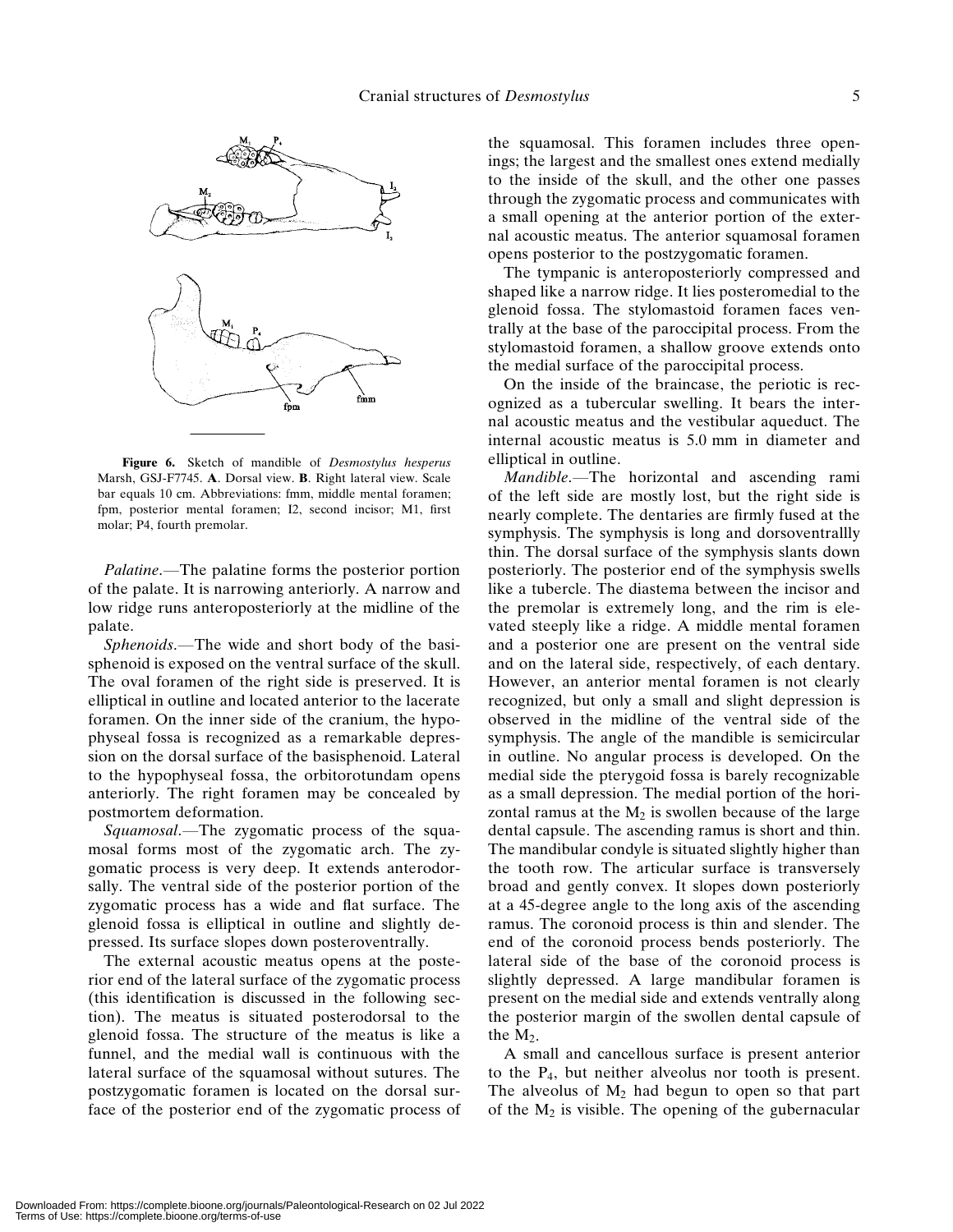canal leading to the dental follicle of the  $M_3$  is visible posterior to the  $M_2$  alveolus.

Upper dentition.—There is neither canine nor incisor in the upper jaw. The maxilla bears the  $P<sup>4</sup>$ ,  $M<sup>1</sup>$  and the erupting  $M^2$ . The  $P^4$  has three columns: two columns are transversely arranged, and the other column is situated at the buccal side behind the anterior row. These three columns correspond to the protocone, paracone and metacone, respectively. The anterior two columns are larger and taller than the other. In occlusal view, the right  $P<sup>4</sup>$  is rotated clockwise at 30 degrees to the long axis of the dentition, and the left one counterclockwise at 50 degrees. The occlusal facet of the right  $P<sup>4</sup>$  forms a flat wear surface: the left one is less worn.

The remnant of the dental root of  $dP<sup>4</sup>$  is only present between the  $P<sup>4</sup>$  and  $M<sup>1</sup>$  in the right maxilla (Figure 7). The crown of the  $dP<sup>4</sup>$  is obliterated. Diastemata are present in the other jaw quadrants between  $P<sup>4</sup>s$ and  $M<sup>1</sup>s$ . In the diastemata corresponding to the po-



Figure 7. Right upper dentition of *Desmostylus hesperus* Marsh, GSJ-F7745. Scale bar equals 5 cm. Abbreviations: dP4, fourth deciduous premolar; M1, first molar; M2, second molar; P4, fourth premolar.

sition of the remnant, there is no recognizable tooth or alveolus. A large interproximal facet is present on both mesial and distal margins of the remnant. The mesial facet was caused not by the  $P<sup>4</sup>$  but another tooth  $(dP<sup>3</sup>)$  that had come out before the  $P<sup>4</sup>$  erupted, and the mesial outline does not fit that of the distal margin of the right  $P<sup>4</sup>$ . On the other hand, the distal margin tightly contacts the mesial margin of the  $M<sup>1</sup>$ .

The  $M<sup>1</sup>$  consists of nine columns and an accessory column. They are transversely arranged in three rows. Each row has 3, 2, 2 and 2 columns, respectively, from the mesial to the distal end. The accessory column is located at the buccal side in the third row. Four columns in the second and third row correspond to protocone, paracone, metacone and hypocone. The  $M<sup>1</sup>s$ on both sides are moderately worn. The right  $M<sup>1</sup>$  has a distinct interproximal facet on the mesial.

Lower dentition.—Kohno (2000) showed that Desmostylus has two pairs of incisors and a pair of canines in the mandible and that their eruptions are sequential from mesial to distal. He identified the incisors as  $I_2$  and  $I_3$ , respectively. Though he did not mention the reason for the identification, it is considered to be based on a general tendency, in mammals, of reduction of the number of incisors from the mesial (Otaishi, 1984). Identification of the incisors of the present specimen, GSJ-F7745, is based upon that of Kohno (2000).

In GSJ-F7745, a pair of tusklike teeth  $(I_2)$  erupts on the anterior portion of the mandible. In a crosssectional CT image, another pair of tusklike teeth  $(I_3)$ is recognizable dorsolateral to the pair of the erupted teeth. The  $I_2$  is cylindrical in overall shape and protrudes anterolaterally. Part of the anterior tip of the right  $I_2$  is missing. No distinct wear facet is visible on the  $I_2$ . A pair of large alveoli opens lateral to the  $I_2$ s. The opening of the alveolus becomes wide anteriorly and contains no septum. However, the opening is too large for just  $dI_3$ , so it is assumed to be a combination of the alveoli of  $dI_2$  and  $dI_3$ , or  $dI_3$  and  $dC$ .

Both P4 have four columns and one or two accessory columns. These four columns correspond to protoconid, metaconid, hypoconid and entoconid. The P4 does not have an interproximal facet on either the anterior or posterior margins. The right  $P_4$  has four columns and two accessory columns. The four columns are transversely arranged in two rows, and the two accessory columns are positioned at the center of the posterior margin and at the center of the lingual margin, respectively. The buccal columns of each row are taller than the others. A slightly developed occlusal facet is recognizable on the buccal column in the anterior row.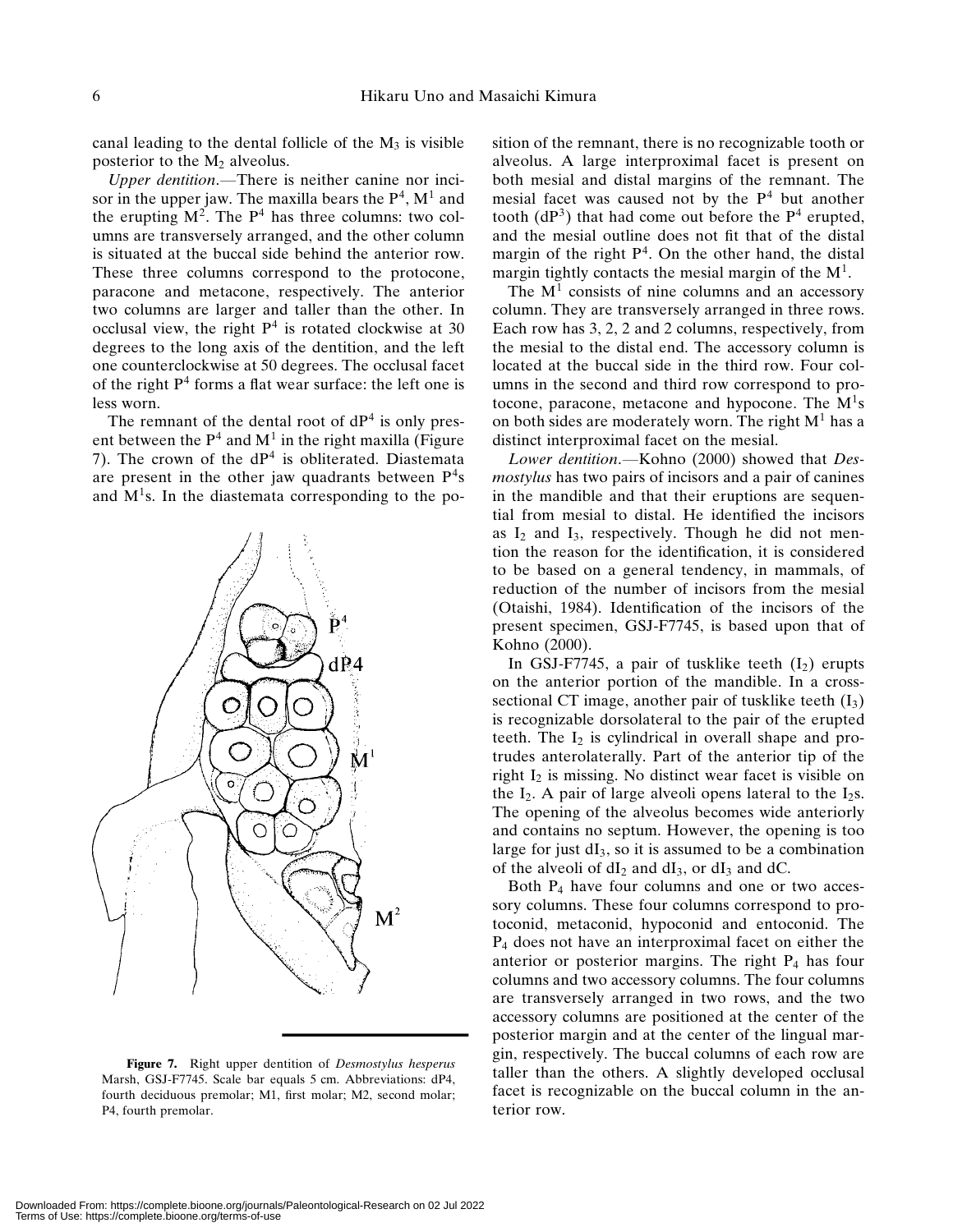The left  $P_4$  has four columns and one accessory column. The four columns are transversely arranged in two rows, and the accessory one is present at the center of the anterior margin. The left  $P_4$  is rotated clockwise at 40 degrees to the long axis of the dentary in occlusal view.

The  $M_1$  consists of seven columns. They are transversely arranged in four rows, and each row has 2, 2, 2 and 1, respectively, from the anterior to the posterior end. The four columns in the anteriormost and second rows correspond to protoconid, metaconid, hypoconid and entoconid. The  $M_1$  is moderately worn. A mesial interproximal facet is visible on the margin, but there is no interproximal facet on the posterior margin.

The alveolus of the unerupted  $M_2$  is partially open, and part of the crown is visible. The gubernacular foramen of  $M_3$  is visible posterior to the alveolus of the  $M_2$ .

#### **Discussion**

Identification of external acoustic meatus.—Three skulls of D. hesperus have been previously described (USNM 8191, UHR 18466, GSJ-F7743) (Hay, 1915; Nagao, 1935; Inuzuka, 1988). In these descriptions, there have been two different identifications of the position of the external acoustic meatus.

A pit on the lateral surface of the posterior end of the zygomatic arch (A in Figure 8) was identified as the external acoustic meatus by some researchers (Hay, 1915; Abel, 1922; Ijiri and Kamei, 1961; Clark, 1991). Most of these researchers did not state the reasoning behind this conclusion, but they probably assumed an obvious foramen at the posterolateral portion of the skull to be the external acoustic meatus.

On the contrary, other researchers identified a small foramen (B in Figure 8) at the base of the paroccipital process as being the external acoustic meatus (Abel, 1925; VanderHoof, 1937; Inuzuka, 1988). Inuzuka (1988) is the only researcher to give reasons for this conclusion. In his description of a nearly complete skull of D. hesperus, GSJ-F7743, Inuzuka (1988) described the morphological features of the foramen (A) located almost directly above the mandibular fossa. It is a funnel-like structure, narrowing medially. The opening of the foramen connects to the surface of the squamosal without sutures. Thus, Inuzuka (1988) concluded that since these features were generally not observed in the external acoustic meatus of mammals, the external acoustic meatus should not be identified as foramen (A) but is instead foramen (B). Inuzuka (1988) instead identified foramen (A) as being the epitympanic sinus.

The posterior left half of GSJ-F7745 is not preserved, so the inner morphology of the braincase is visible. Observation of the interior of the skull shows that the position of the periotic corresponds to that of foramen (A). The features of foramen (A) are generally observed in proboscideans as Domning et al. (1986) and Clark (1991) pointed out. Furthermore,



Figure 8. Position of external acoustic meatus in Desmostylus. A. External acoustic meatus (Abel, 1922; Hay, 1915; Ijiri and Kamei, 1961; Clark 1991; the present study). It was sometimes considered to be the epitympanic sinus (Abel, 1925; VanderHoof, 1937; Inuzuka, 1988). B. Stylomastoid foramen (Abel, 1922; Hay, 1915; Ijiri and Kamei, 1961; Clark, 1991; the present study.). It was sometimes considered to be the external acoustic meatus (Abel, 1925; VanderHoof, 1937; Inuzuka, 1988).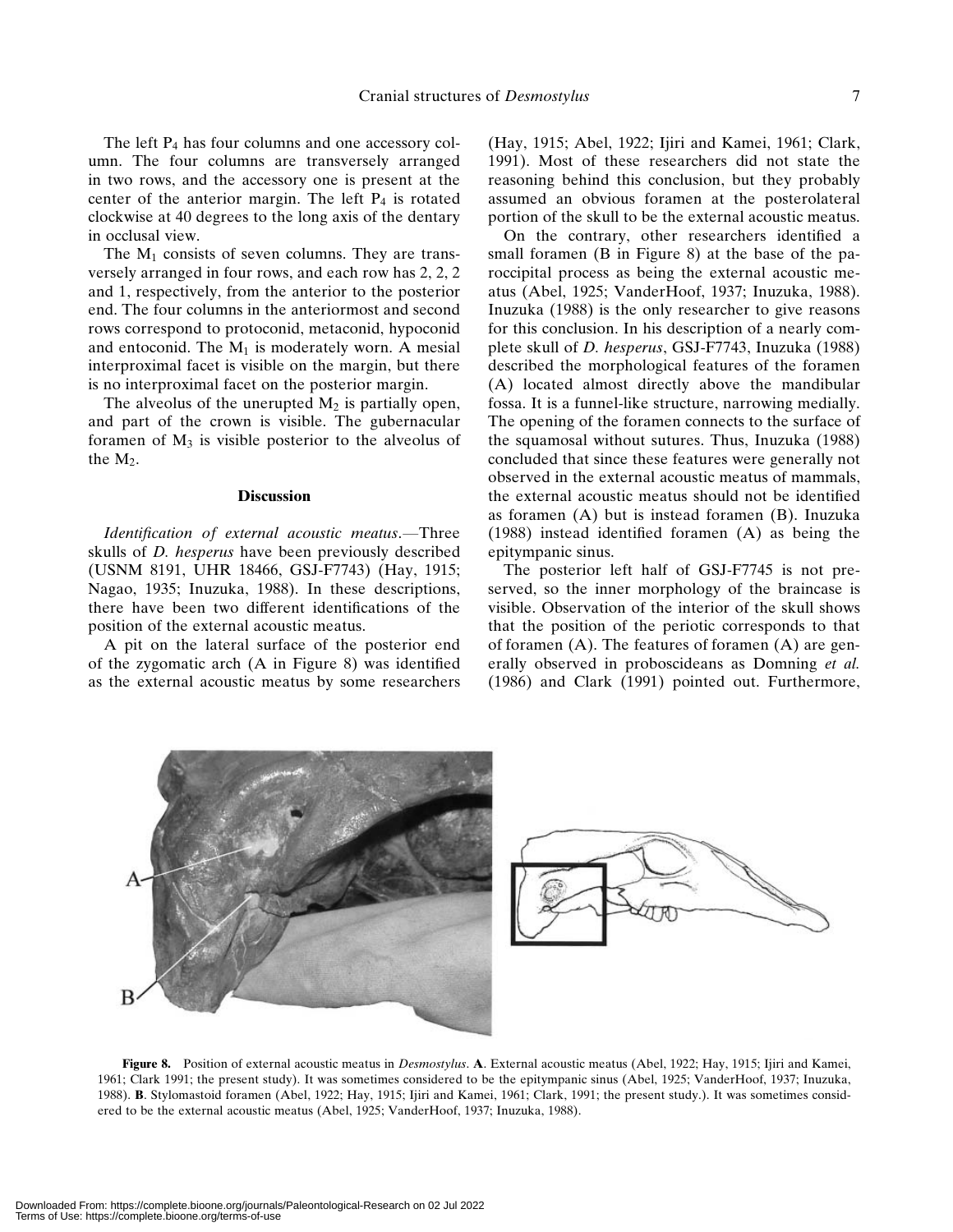

Figure 9. Basicranial foramina of Desmostylus hesperus Marsh, GSJ-F7745. Abbreviations: eam, external acoustic meatus; fj, jugular foramen; fla, lacerate foramen; for, orbitorotundam; fov, oval foramen; fsm, stylomastoid foramen; hyg, hypoglossal foramen; occ, occipital condyle.

foramen (B) at the base of the paroccipital process of GSJ-F7745 opens ventrally, and from the foramen (B), a shallow groove extends ventrally along the anterior surface of the paroccipital process. These features indicate that foramen (B) is one of the neurovascular foramina. Thus, foramina (A) and (B) should be identified as the external acoustic meatus and the stylomastoid foramen, respectively. The particular structures of the external acoustic meatus of Desmostylus are possibly an expression of particular adaptations; however, this is still open to debate.

Ontogenetic stage and gender.—Inuzuka et al. (1995) examined three hundred twenty isolated Desmostylus teeth and divided the teeth of each dental class into male and female by size difference. The  $M<sup>1</sup>s$  of GSJ-F7745 belong to the male M1 category Inuzuka et al.

(1995) described. It shows GSJ-F7745 may be a male individual.

Molars of Desmostylus erupt sequentially, and the dental class indicates the ontogenetic stage (Matsumoto, 1917; Ijiri, 1937; Inuzuka, 1989). The  $M<sup>1</sup>$  is worn moderately and  $M^2$  is unerupted in GSJ-F7745. Thus, the specimen is considered to be a juvenile or young adult.

M1 sizes and states of wear of the two specimens, GSJ-F7745 and GSJ-F7743, do not greatly differ from each other, and cranial sizes also are nearly the same (Tables 1, 2). However, the P4 of GSJ-F7745 wears a little less than GSJ-F7743. In GSJ-F7745, no canine is visible in a CT image, but Sawamura and Inuzuka (2000) showed part of the developing canine in an xray image of GSJ-F7743. Furthermore, the remnant of the  $dP<sup>4</sup>$  is remained in GSJ-F7745. This suggests that the two specimens may be male and are of nearly the same ontogenetic stage. However, GSJ-F7745 is a little younger than GSJ-F7743.

Individual variation in D. hesperus.—The new specimen (GSJ-F7745) and another specimen (GSJ-F7743) were uncovered in the same formation at Utanobori, Hokkaido, Japan, and they were collected within 50 m of each other. The two specimens are considered to be from a single population. However, morphological variations are observed in the molar and premolars of the two specimens.

The  $P<sup>4</sup>$  of GSJ-F7743 consists of three columns, accessory columns and tubercles while that of GSJ-F7745 consists of just three columns.

In  $M<sup>1</sup>$  of GSJ-F7743, the most mesial columnar row is buccolingually wider than the others. A small tubercle is attached to the buccal margin between the paracone and metacone. In the  $M_1$ , the second columnar row is the widest.

On the contrary, in GSJ-F7745, widths of the first and second row are nearly equal. A distinct accessory column is attached buccal to the metacone. In the  $M_1$ , the first and second rows are nearly equal in width.

In addition, there are variations on the occlusal surface and state of premolar rotation between the two specimens. Wear of the occlusal surface of the molar of GSJ-F7743 is valleylike while the occlusal surface of GSJ-F7745 is worn flat. In premolar rotation, the  $P<sup>4</sup>s$  of GSJ-F7743 are bucally rotated and the lower ones are lingually rotated. On the other hand, the  $P<sup>4</sup>s$  of GSJ-F7745 are lingually rotated on both sides, and the lower one is only rotated in the left mandible.

Premolars may erupt and fall out in varied timing with molar eruption; GSJ-F7743 has erupted  $P<sup>4</sup>$  at the M1 ontogenetic stage, USNM 8191 has  $P^{3-4}$  at the M1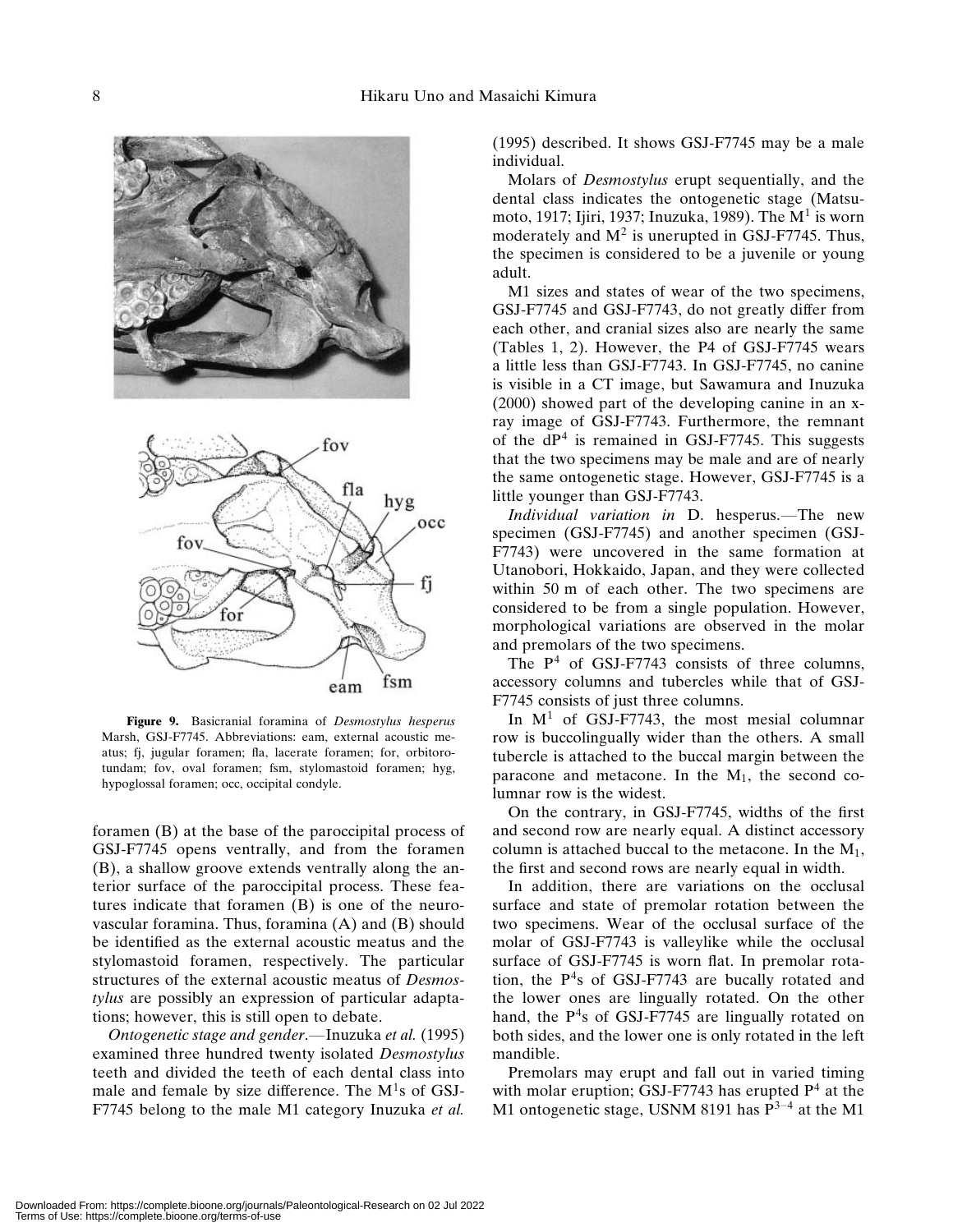|                                            | Specimen         |                  |  |
|--------------------------------------------|------------------|------------------|--|
| Measurement                                | GSJ-F7745        | GSJ-F7743        |  |
| 1 Condylobasal length                      | 400              | 427*             |  |
| 2 Skull length (inion to prosthion)        | 409.0            | $424*$           |  |
| 3 Width across postorbital processes       | 126.4            | 133.4            |  |
| 4 Width of braincase at glenoid fossa      | 128.3            | 237.5            |  |
| 5 Greatest width between zygomatic         |                  |                  |  |
| proceses                                   | 189.5e           | 218*             |  |
| 6 Width of rostrum at infraorbital foramen | 101.8            | 96.4             |  |
| 7 Width of rostrum at posterior border of  |                  |                  |  |
| nares                                      | 74.4             | 71.4             |  |
| 8 Width of nares                           | 41.8             | 40*              |  |
| 9 Length of nares                          | 90.1             | 92*              |  |
| 10 Greatest width of zygomatic process     | $L - R$ 17.7     | L 18.9, R 21.2   |  |
| 11 Greatest height of zygomatic process    | $L - R$ , R 40.9 | L 48.7, R 53*    |  |
| 12 Width of glenoid fossa                  | $L - R$ 45.1     | L 46, R 45.4     |  |
| 13 Diameter of infraorbital foramen        | $L - R$ 15.8     | L 18.6, R 16.9   |  |
| 14 Width of paroccipital process           | $L - R$ , 24.8   | $L - R$ , R 29.7 |  |
| 15 Greatest width between exoccipitals     | 229.0e           | 246.0            |  |
| 16 Width of palatine                       | 47.6             | 61.3             |  |
| 17 Lengh of palatine                       | 67.6             | 70.6             |  |
| 18 Length of ridge of diastema, anterior   | L 266.0, R 294.0 | $252*$           |  |
| end to $P4$                                |                  |                  |  |
| 19 Greatest length of mandible             | 343.0            | $353*$           |  |
| 20 Width between articular heads           | 156.4e           | 197*             |  |
| 21 Greatest height of horizontal           |                  |                  |  |
| mandibular ramus                           | 333.0            | 344*             |  |
| 22 Length of mandibular symphysis          | 134.7            | $154*$           |  |
| 23 Height of tubercle at posterior         |                  |                  |  |
| end of symphysis                           | 18.8             | 21               |  |
| 24 Height of coronoid process              | $L - R$ , 73.9   | L 72.9, R 80.7   |  |
| 25 Length of ridge of diastema in mandible | $L - R$ 174.7    | L 190, R 190     |  |

Table 1. Measurements (mm) of GSJ-F7745. L and R indicate measurement on left and right side, respectively; e indicates transverse measurements that are halfskull measurements multiplied by two.

\*After Inuzuka (1988)

Table 2. Measurements (mm) of dentition of GSJ-F7745.

|                 |             | GSJ-F7745 |        | GSJ-F7743                |         |
|-----------------|-------------|-----------|--------|--------------------------|---------|
| Dental<br>class | Measurement | Left      | Right  | Left                     | Right   |
| P <sup>4</sup>  | Length      | 14.8      | 14.7   | $18.1*$                  | 17.8*   |
|                 | Width       | 19.0      | 18.2   | $18.1*$                  | $18.4*$ |
| dP <sup>4</sup> | Length      |           | $6.6+$ |                          |         |
|                 | Width       |           | 24.6   | $\overline{\phantom{a}}$ |         |
| $\mathbf{M}^1$  | Length      | 43.7      | 44.8   | 49.0*                    | $47.4*$ |
|                 | Width       | $32.9+$   | 32.3   | $35.8*$                  | $36.0*$ |
| I <sub>2</sub>  | Diameter    | 11.7      | 10.8   | $11.6*$                  | $10.8*$ |
|                 | Protruding  |           |        |                          |         |
|                 | length      | 32.2      | 32.6   | $24.5*$                  | $35.0*$ |
| $P_4$           | Length      | 19.8      | 18.1   | $19.7*$                  | $20.7*$ |
|                 | Width       | 16.6      | 14.9   | $19.5*$                  | $20.1*$ |
| $M_1$           | Length      | 42.9      | 42.9   | 44.0*                    | $42.4*$ |
|                 | Width       | 28.7      | 28.3   | $33.5*$                  | $33.5*$ |

\*After Inuzuka (1988)

stage, and UHR 18466 has  $P<sup>4</sup>$  at the M2 stage. This difference could give rise to variations of combination of upper and lower molars, and rate of progress of horizontal drift of molars. Thus, the variation of occlusal surface and premolar rotation could be visible.

## Acknowledgements

We would like to express our thanks to Naoki Kohno (National Science Museum, Tokyo) for critical reading of our manuscript, for numerous suggestions and for encouragement during many phases of this work. We are grateful to Shouichi Yamaguchi (Union Consultant Company, Sapporo) for providing us the opportunity to study the specimen, GSJ-F7745. We thank James L. Goedert (Burke Museum of Natural History and Culture, University of Washington, Seat